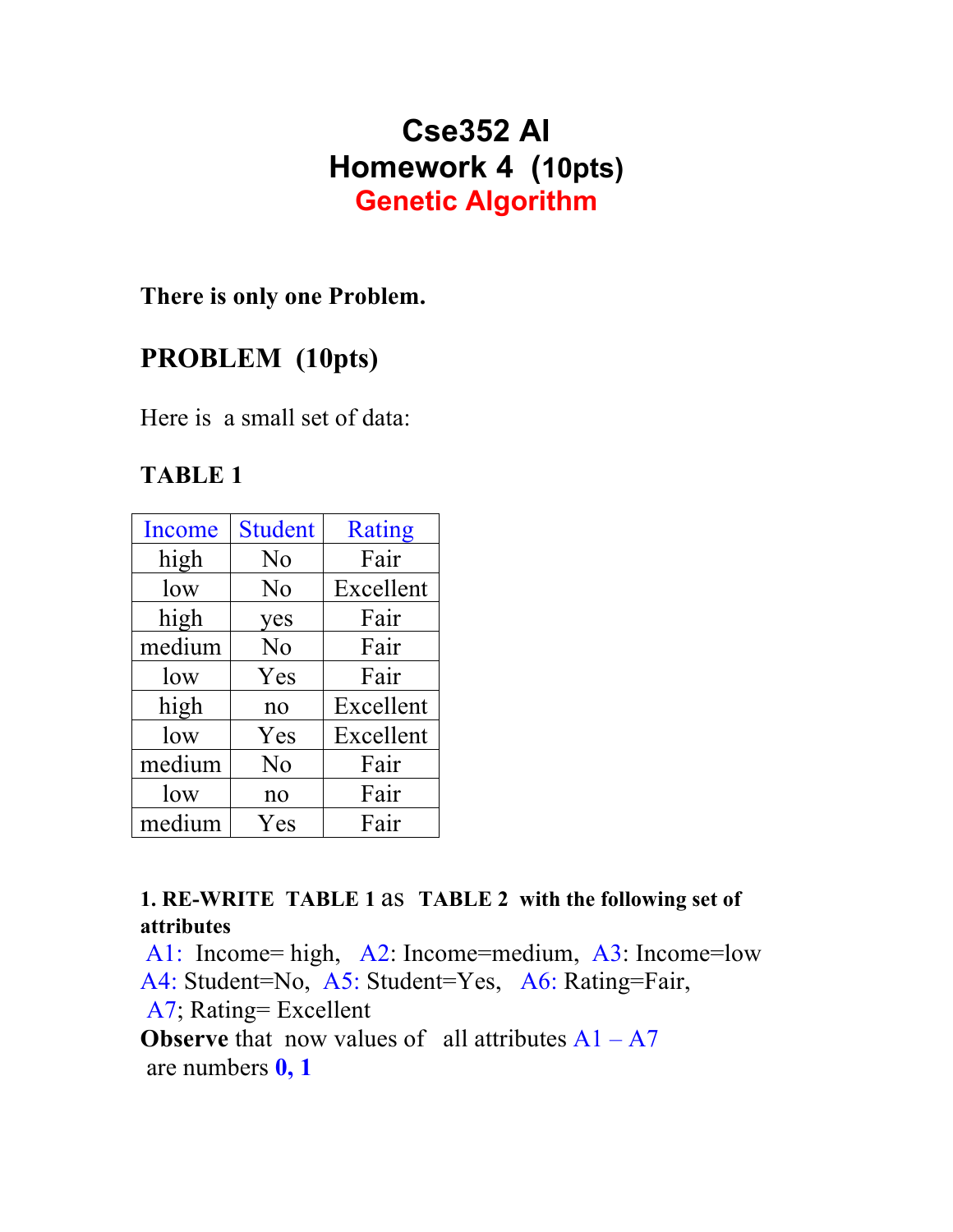



**2. WRITE** a set of **Binary Encoding Chromosomes** representing the original data given by **TABLE 1** as your DATA BASE of Chromosomes **DB= { Ch1, Ch2, …… Ch10 } =** 

**3. CHOOSE randomly 5 Chromosomes from the DB as your INITIAL POPULATION IP= { Ch1, Ch2, …… Ch5 }**

**4. CREATE TWO GENARATIONS G1, G2 of your INITIAL POPULATION IP** using **GA** operators of **Selection, Single Point Crossover, Mutation** for **Single Point Crossover and Fitness Function defined below. Definition1**